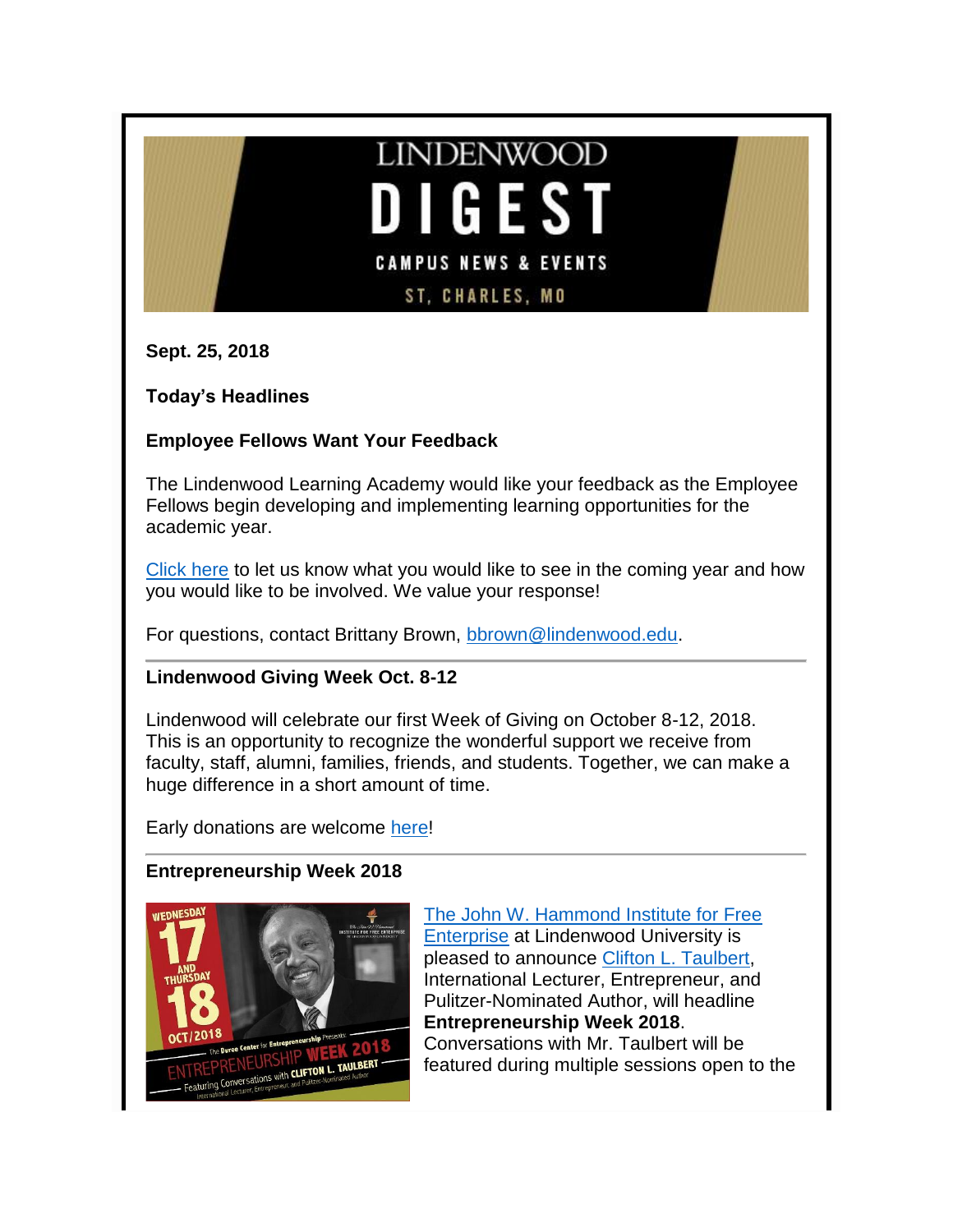general public, on Wed., October 17 and Thurs., October 18, including:

**Entrepreneurial Thinking: The Big Picture** – [Greater St. Charles County](http://www.gstccc.com/blog/chamber-blog-2372/post/october-lunch-with-leaders-to-feature-clifton-l-taulbert-entrepreneur-pulitzer-nominee-international-lecturer-16300)  [Chamber](http://www.gstccc.com/blog/chamber-blog-2372/post/october-lunch-with-leaders-to-feature-clifton-l-taulbert-entrepreneur-pulitzer-nominee-international-lecturer-16300) of Commerce (Oct, 17 – 11 a.m. to 1 p.m. at Bogey Hills Country Club) – [www.gstccc.com](http://www.gstccc.com/) for luncheon reservations.

**Entrepreneurial Thinking: The Game Changer** – reservations not required for this FREE event open to the general public (Oct.  $17 - 7$  to 8:15 p.m. at Lindenwood University in Harmon Hall). [www.Hammond.Institute](http://www.hammond.institute/)

**Business Ethics Panel** – a student-centric event co-hosted with the [Rotary](http://www.stcharlesrotary.org/)  [Club](http://www.stcharlesrotary.org/) of St. Charles (Oct.  $18 - 11$  a.m. to 1 p.m. at Lindenwood University in Harmon Hall).<https://www.hammondinstitute.org/events>

For more Hammond Institute events in October, please see the [website.](https://www.hammondinstitute.org/events)

### **Workday Outage Timeframe**

Monday, Oct. 8, 2018 at 5 p.m.– Tuesday, Oct. 9 , 2018 at 8 a.m.

Workday will be unavailable beginning Oct. 8, 2018 at 6 p.m. to complete the implementation of Workday Curriculum.

**During the outage timeframe, all features of the Workday system, including time tracking, will be unavailable via all Internet browsers and the mobile app**.

Access to all other IT services, including the website, network, wifi, Canvas, CAMS, the portals and email will be unaffected by this outage. The update to Workday will be completed by Tuesday, Oct. 9, 2018 at 6 a.m. Employees that will be working during the outage window will need to track their time manually and those hours will need to be entered into the Workday system by their manager when Workday is back in service.

We are sorry for the disruption in service during this implementation of the next feature in Workday.

Questions or Assistance? If you have any questions or require assistance, please contact the IT Help Desk at [HelpDesk@lindenwood.edu](mailto:HelpDesk@lindenwood.edu) or via the helpdesk phone **636-255-5100**.

#### **Dissertation Defense**

Student: M. David Duckworth Chair: Dr. Kevin Winslow Location: Roemer 310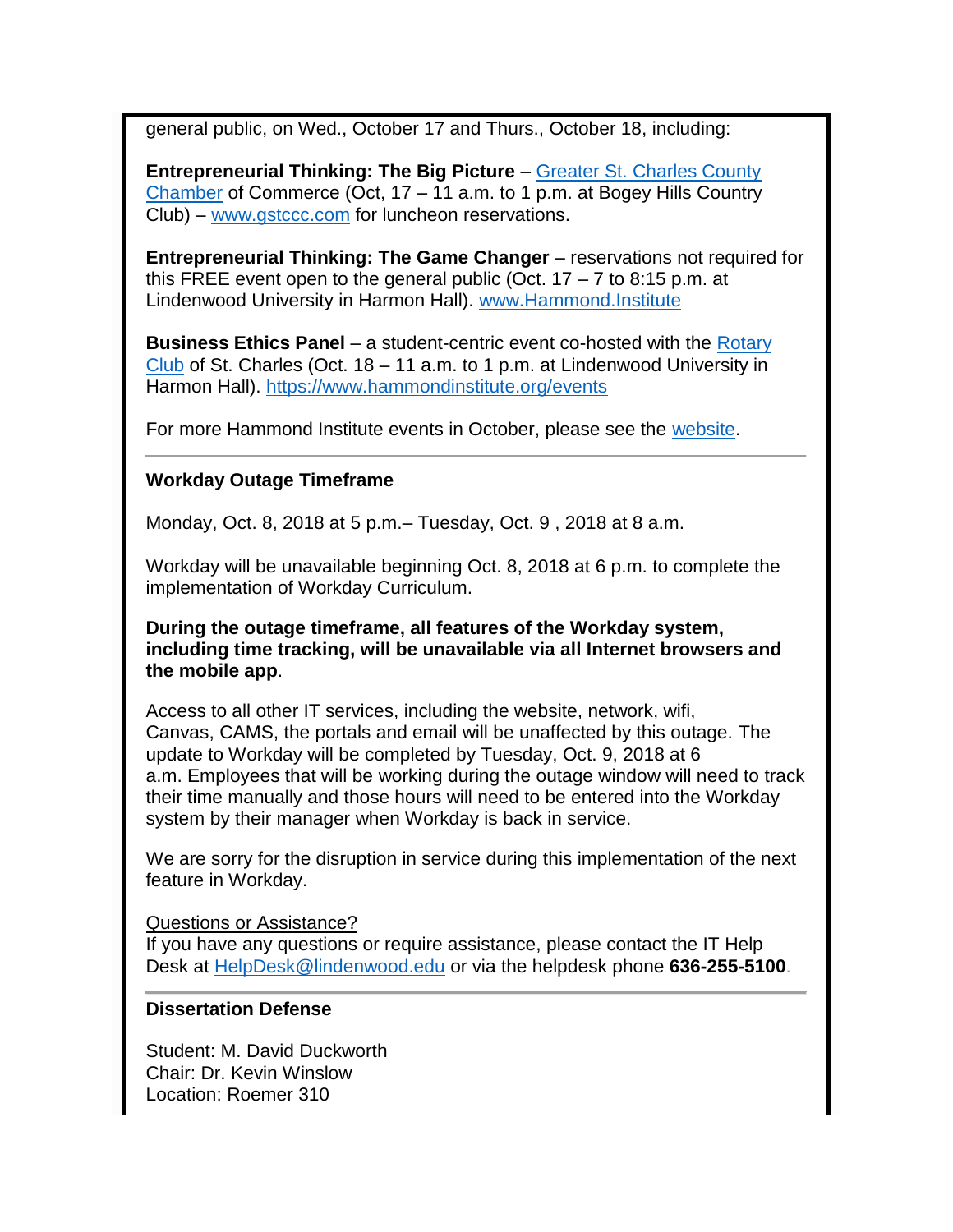# Date: Oct. 26, 2018; 9 a.m.

Title: A Mixed Methods Study on the Relationship Between JobFit, TeacherFit, Morgan & Associates Video Screener, and iObservation in a Suburban Midwest Public School

# **Post an Item in The Digest**

If you want to post an item in The Digest, send an email with the information, copy, and any images or attachments to [LUDigest@lindenwood.edu.](mailto:LUDigest@lindenwood.edu) Submit your items no later than Monday at noon for the Tuesday edition and Thursday at noon for the Friday edition.

# **Recent Editions**

[The Digest archive](http://www.lindenwood.edu/about/digest-archives/)

[Belleville Digest archive](http://www.lindenwood.edu/belleville/about/lindenwood-belleville-digest-archives/)

# **Events and Deadlines**

- **Through Fall:** [Academic Technology Workshops](http://felix.lindenwood.edu/newsletter/2018_08/fallstaffcatalog.pdf)
- **Sept. 24:** *Whistling Vivaldi* [discussion registration deadline](https://lindenwood.az1.qualtrics.com/jfe/form/SV_7WgXgRhi57yf92d)
- **Sept. 24:** [Faculty Colloquium Series,](http://felix.lindenwood.edu/newsletter/2018_09/fcsflyer.pdf) 3-4:30 p.m., Dunseth Auditorium at Harmon Hall. [Abstracts,](http://felix.lindenwood.edu/newsletter/2018_09/fcsabstracts.pdf) [Biographies](http://felix.lindenwood.edu/newsletter/2018_09/fcsbios.pdf)
- **Sept. 26:** [Grad School Information Session,](http://felix.lindenwood.edu/newsletter/2018_09/gradschool.pdf) 2:30 p.m., LARC 207
- **Sept. 27:** [Information Technology Job Fair, Cyber Security Symposium](http://felix.lindenwood.edu/newsletter/2018_08/itjobfair.pdf)
- **Through Sept. 27:** "Work from 2018 Duncan Residency", Boyle Gallery
- **Sept. 28:** Dissertation Defense- Angela Glass, Roemer 306, 9 a.m.
- **Sept. 28:** Dissertation Defense- Michael Gibson, Roemer (Room TBD), 11 a.m.
- **Oct. 1:** Faculty Sabbatical Leave Deadline, 5 p.m. Contact [RPanagos@lindenwood.edu](mailto:RPanagos@lindenwood.edu) for information
- **Oct. 3:** [Lindenwood Learning Academy: Internships and Experiential](https://www.eventbrite.com/e/lindenwood-learning-academy-internships-and-experiential-learning-unconference-tickets-50229267090)  **[Learning](https://www.eventbrite.com/e/lindenwood-learning-academy-internships-and-experiential-learning-unconference-tickets-50229267090)**
- **Oct. 10:** LSAT Practice Exam and Workshop, 4:30 p.m., Spellmann 4190
- **Oct. 10:** Dr. Tawni Hunt Ferrarini presents *[Cryptocurrency and](http://www.lindenwood.edu/academics/centers-institutes/the-hammond-institute/upcoming-webinars/)*  **[Blockchain Technology](http://www.lindenwood.edu/academics/centers-institutes/the-hammond-institute/upcoming-webinars/) webinar 6 to 7 p.m.** [Register here](https://register.gotowebinar.com/register/4570038008987754242)
- **Oct. 15:** [Deadline for assessment plans from all academic \(except](https://lindenwood.libguides.com/ld.php?content_id=44179252)  [School of ADP\), co-curricular, and administrative units](https://lindenwood.libguides.com/ld.php?content_id=44179252)
- **Oct. 16:** Employee Trivia Night, 4-6 p.m., Hyland VIP Room. [Register](https://lindenwood.az1.qualtrics.com/jfe/form/SV_a3Q8DhP3uZmXU3P)  [here,](https://lindenwood.az1.qualtrics.com/jfe/form/SV_a3Q8DhP3uZmXU3P) contact [BBrown@lindenwood.edu](mailto:BBrown@lindenwood.edu) for details.
- **Oct. 19:** Dissertation Defense- Claudette Denean Vaughn, Roemer 223, 9 a.m.
- **Oct. 31: [Dark Carnival](http://www.lindenwood.edu/dark-carnival/)**